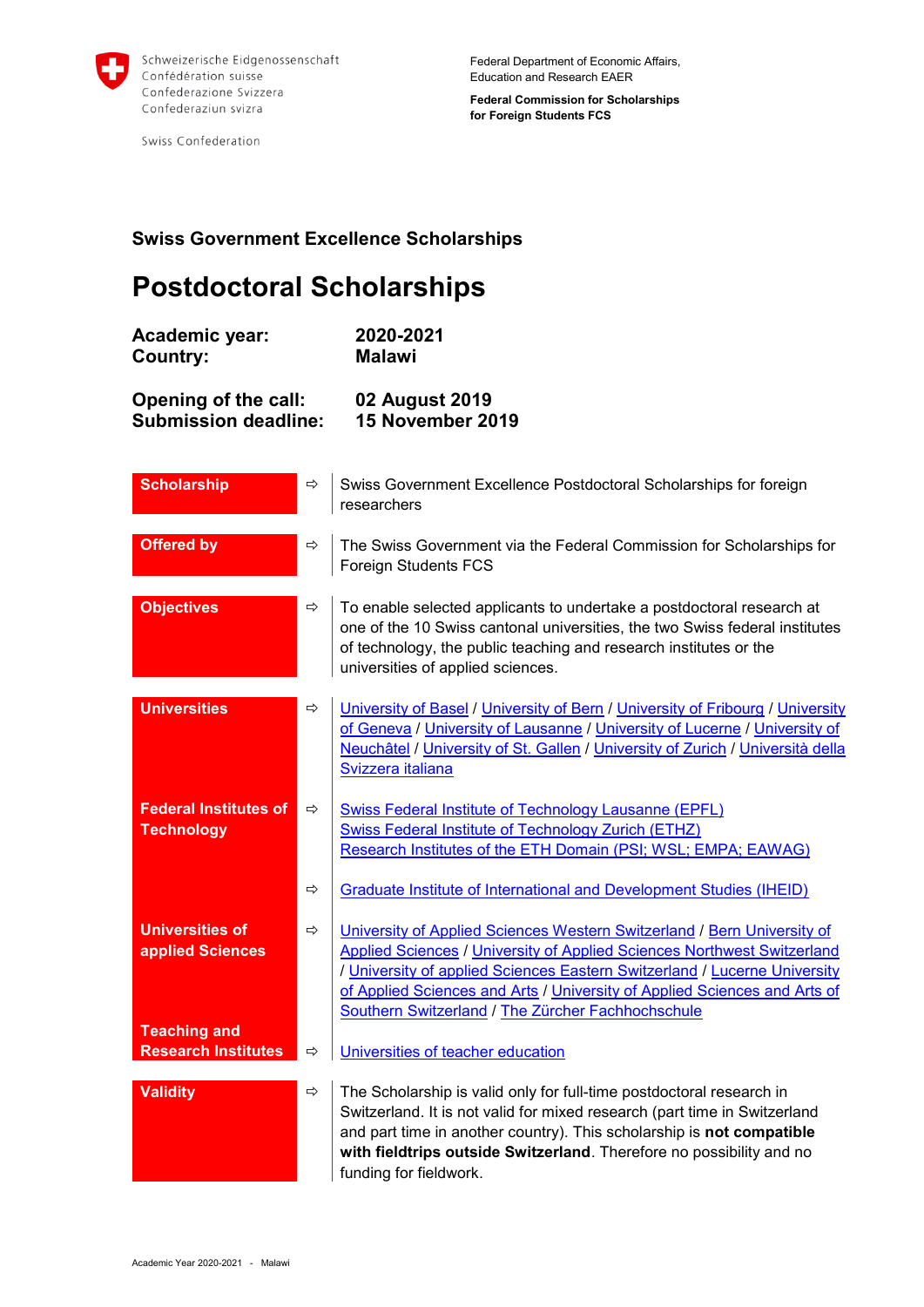| <b>Target group</b>                                       | ⇨                                                                        | Highly qualified postdoctoral researchers at the beginning of their<br>academic career from all academic fields. No funding for sabbaticals.                                                                                                                                                                                                                                                                                                                                                                                                                                                                                                                                                                                                                                                                                                                                                                                                                                                                                                                                                                                                                                                                                                                                                                                                                                                                                                               |
|-----------------------------------------------------------|--------------------------------------------------------------------------|------------------------------------------------------------------------------------------------------------------------------------------------------------------------------------------------------------------------------------------------------------------------------------------------------------------------------------------------------------------------------------------------------------------------------------------------------------------------------------------------------------------------------------------------------------------------------------------------------------------------------------------------------------------------------------------------------------------------------------------------------------------------------------------------------------------------------------------------------------------------------------------------------------------------------------------------------------------------------------------------------------------------------------------------------------------------------------------------------------------------------------------------------------------------------------------------------------------------------------------------------------------------------------------------------------------------------------------------------------------------------------------------------------------------------------------------------------|
| <b>Duration</b>                                           | ⇨                                                                        | 12 months (starting in September); no prolongation possible.<br>Grant applications for stays lasting less than 9 months will not be treated<br>as a priority. Grant applications for stays lasting less than 6 months will<br>be rejected.                                                                                                                                                                                                                                                                                                                                                                                                                                                                                                                                                                                                                                                                                                                                                                                                                                                                                                                                                                                                                                                                                                                                                                                                                 |
| <b>Amount and</b><br>additional<br>allowances             | ⇨<br>⇨<br>⇨<br>⇨<br>⇨<br>$\Rightarrow$<br>$\Rightarrow$<br>⇨             | The scholarship amounts to a monthly payment of CHF 3'500.<br>For non-EU and non-EFTA grantees only: the FCS pays mandatory<br>Swiss health insurance.<br>There are no family allowances.<br>No financial support for conferences.<br>Scholarship holders from non-EU and non-EFTA countries receive a flight<br>allowance (lump sum) for a ticket back to their country of origin (provided<br>at the end of the scholarship).<br>Special CHF 300 housing allowance (paid once at the beginning of the<br>scholarship).<br>One-year half-fare public transportation card.<br>Support services and various trips, dinners and sightseeing tours<br>organised for Swiss Government Excellence Scholarship holders.                                                                                                                                                                                                                                                                                                                                                                                                                                                                                                                                                                                                                                                                                                                                          |
| <b>Eligibility</b><br>criteria and<br>specific conditions | ⇨<br>⇨<br>⇨<br>⇨<br>$\Rightarrow$<br>$\Rightarrow$<br>⇨<br>$\Rightarrow$ | PhD degree achieved after 31 December 2016 and before 31 July<br>2020 (PhD degree certificate) recognised by the Swiss university. As a<br>proof, the degree has to be submitted to the Federal Commission for<br>Scholarships before the start of the scholarship.<br>Applicants who have been in Switzerland since more than one year at the<br>beginning of the scholarship in September are not eligible.<br>Applicants must provide a letter from an academic host professor<br>(including her/his short CV) at the chosen Swiss university confirming<br>why she/he is willing to supervise and support the postdoctoral research.<br>Without such support, the application will be rejected.<br>Not accepted as academic supervisors for postdoctoral scholarship<br>applicants are their former PhD mentors and their co-directors for the<br>cotutelle PhD if the academic supervisor is at a Swiss university.<br>Applicants must have a research proposal including a timeframe. This is<br>the centrepiece of the application. The applicant must devote all required<br>attention to it.<br>Applicants must be in command of the necessary language skills required<br>for the postdoctoral research.<br>Applicants who have already benefited from a Swiss Government<br>Excellence Scholarship are not eligible to apply for a second scholarship.<br>Scholarship holders are expected to move to Switzerland during their<br>grant period. |
| <b>Selection</b><br>criteria                              | ⇨<br>$\Rightarrow$<br>$\Rightarrow$                                      | The following aspects and selection criteria are primarily considered:<br>The candidate: academic profile, research capacity and motivation.<br>The research project: originality and methodological soundness.<br>The academic context: quality and context of supervision and potential for<br>future academic cooperation.                                                                                                                                                                                                                                                                                                                                                                                                                                                                                                                                                                                                                                                                                                                                                                                                                                                                                                                                                                                                                                                                                                                              |
| <b>Application</b><br>timeframe                           | ⇨<br>⇨<br>⇨                                                              | Opening of the call:<br>02 August 2019<br>Application deadline:<br>15 November 2019<br>Beginning of the scholarship: 01 September 2020                                                                                                                                                                                                                                                                                                                                                                                                                                                                                                                                                                                                                                                                                                                                                                                                                                                                                                                                                                                                                                                                                                                                                                                                                                                                                                                     |